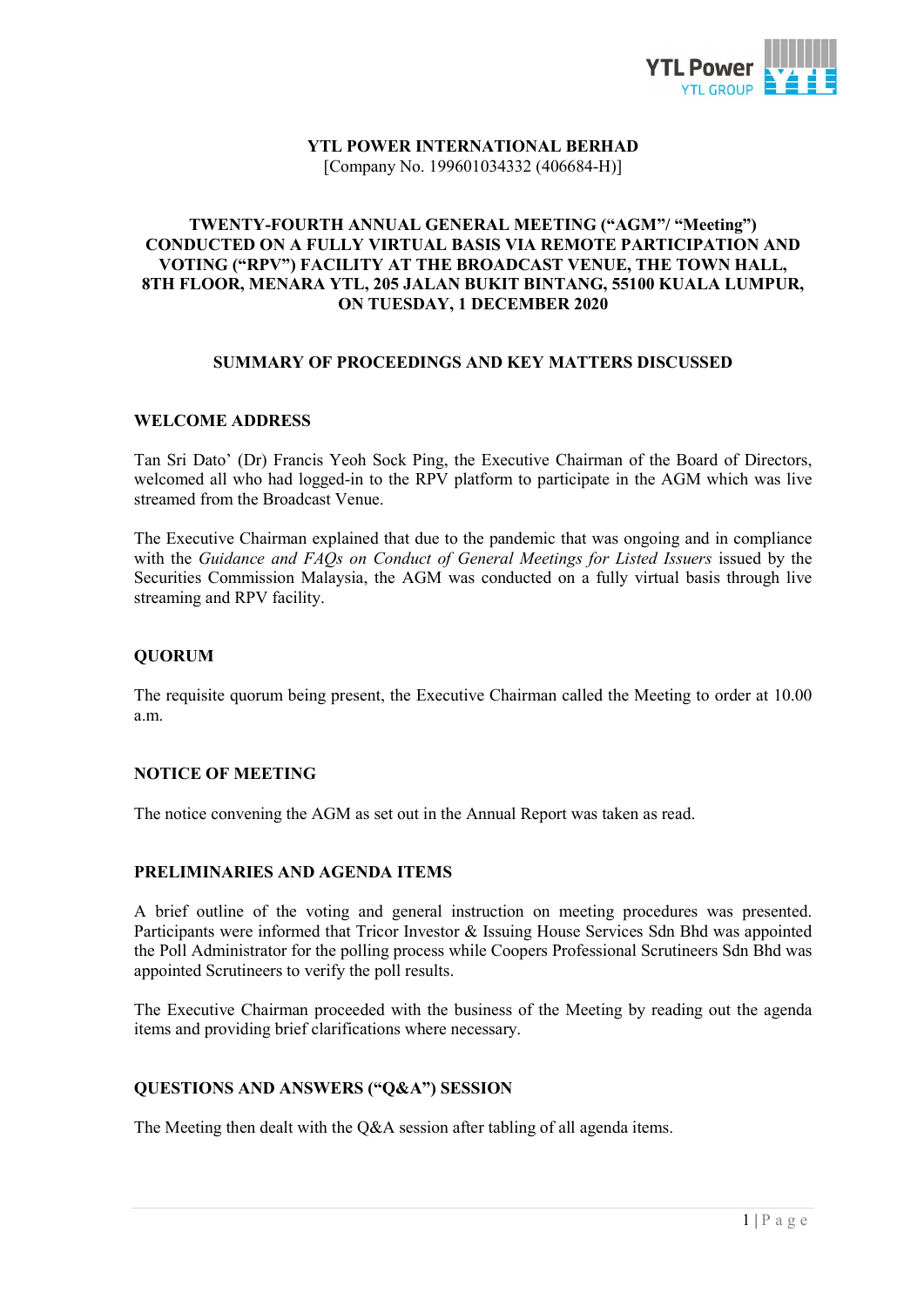

Several questions were received from the Minority Shareholders Watchdog Group, members/corporate representatives/proxies before the AGM. The questions and answers shown on screen are set out in Appendix I attached hereto.

Questions submitted live via the RPV facility were then read by the Secretary.

The Managing Directors addressed questions covering the following issues, duly assisted by the Executive Chairman and the Secretary wherever relevant:

- Reason for the absence of cash dividend for the financial year under review;
	- In relation to YTL Communications Sdn Bhd ("YTL Comms")
		- (i) Reason for the significant reduction in revenue despite posting higher non-current assets for financial year ended 30 June 2020 as compared to the previous financial year;
		- (ii) Prospects for the 5G-ready Terragraph high speed wireless technology following the success of YTL Comms' pilot project in Penang;
		- (iii) Whether the BestariNet-related business would incur further impairment;
		- (iv) Prospect for collaboration or partnering with the Sarawak state government on state government's plan to expand internet coverage to rural areas;
		- (v) YTL Comms' plan for 5G technology.
- Anticipated benefit from the rise in electricity tariff in Singapore in the fourth quarter of the year 2020;
- Gross development value and take-up rate for the first phase of the residential properties of the Brabazon development in United Kingdom and plans for the project given the dampened economic outlook in United Kingdom;
- Poor performance of the Company's share price;
- Justification for maintaining the share options to the Executive Directors despite the poor performance of the Group;
- Plans for investments in renewable energy or ventures into new sources of revenue to grow the business;
- Clarification on the Purchase of Intangible Assets item listed in the Statements of Cash Flows for the financial year ended 30 June 2020 amounting to RM173.92 million;
- Reason for the higher buy-back of shares in the Company.

# REMOTE VOTING AND ANNOUNCEMENT OF POLL RESULTS

On conclusion of the Q&A session, the Executive Chairman informed that the online remote voting ("e-voting") would continue for 10 minutes. E-voting was subsequently extended for approximately one hour when a technical glitch was detected. Announcements of the extended e-voting time was made by the Secretary and a crawler message was screened.

The AGM resumed at 12.22 p.m. for the declaration of results.

The poll results, verified by the independent scrutineers were as follows: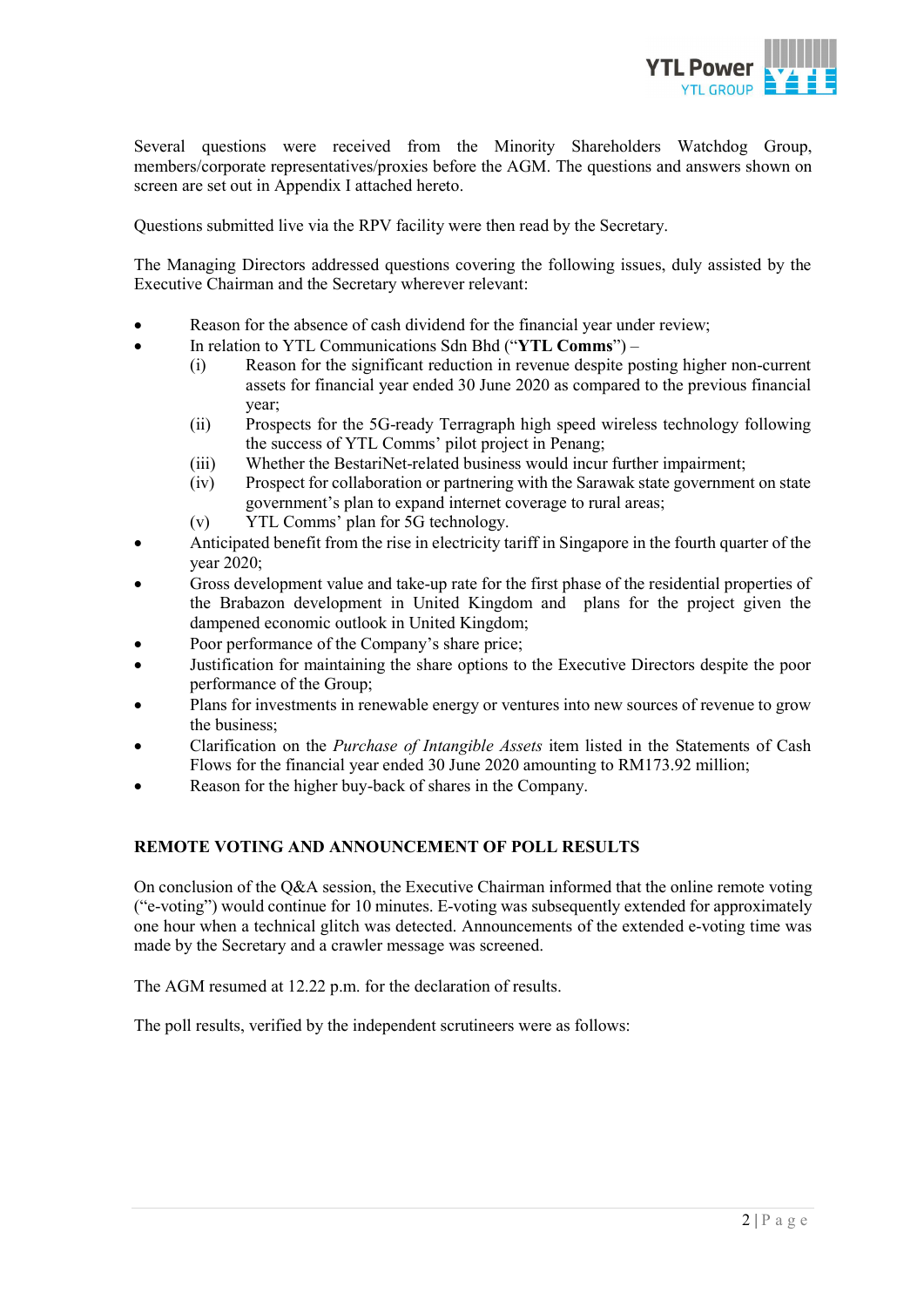

#### RESOLUTION 1

 Re-election of Dato' Yeoh Seok Kian who retired pursuant to Article 86 of the Company's Constitution.

| Vote in Favour |         | Vote Against  |               |                |
|----------------|---------|---------------|---------------|----------------|
| No. of Shares  | $\%$    | No. of Shares | $\frac{0}{0}$ | <b>Results</b> |
| 7,078,137,224  | 99.4955 | 35,890,588    | 0.5045        | Carried        |

#### RESOLUTION 2

 Re-election of Dato' Sri Michael Yeoh Sock Siong who retired pursuant to Article 86 of the Company's Constitution.

| Vote in Favour |         | Vote Against  |               |         |
|----------------|---------|---------------|---------------|---------|
| No. of Shares  | $\%$    | No. of Shares | $\frac{0}{0}$ | Results |
| 7,078,034,017  | 99.4940 | 35,993,795    | 0.5060        | Carried |

#### RESOLUTION 3

 Re-election of Dato' Mark Yeoh Seok Kah who retired pursuant to Article 86 of the Company's Constitution.

| Vote in Favour |         | Vote Against  |               |                |
|----------------|---------|---------------|---------------|----------------|
| No. of Shares  | $\%$    | No. of Shares | $\frac{0}{0}$ | <b>Results</b> |
| 7,078,040,926  | 99.4941 | 35,986,886    | 0.5059        | Carried        |

# RESOLUTION 4

 Approval of the payment of fees to the Non-Executive Directors amounting to RM861,640 for the financial year ended 30 June 2020.

| Vote in Favour |         | Vote Against  |               |                |
|----------------|---------|---------------|---------------|----------------|
| No. of Shares  | $\%$    | No. of Shares | $\frac{0}{0}$ | <b>Results</b> |
| 7,090,566,904  | 99.6588 | 24, 274, 317  | 0.3412        | Carried        |

# RESOLUTION 5

 Approval of the payment of meeting attendance allowance of RM1,000 per meeting for each Non-Executive Director for the period from January 2021 to December 2021.

| Vote in Favour |               | Vote Against  |               |                |
|----------------|---------------|---------------|---------------|----------------|
| No. of Shares  | $\frac{0}{0}$ | No. of Shares | $\frac{0}{0}$ | <b>Results</b> |
| 7,113,550,823  | 99.9819       | 1,289,206     | 0.0181        | Carried        |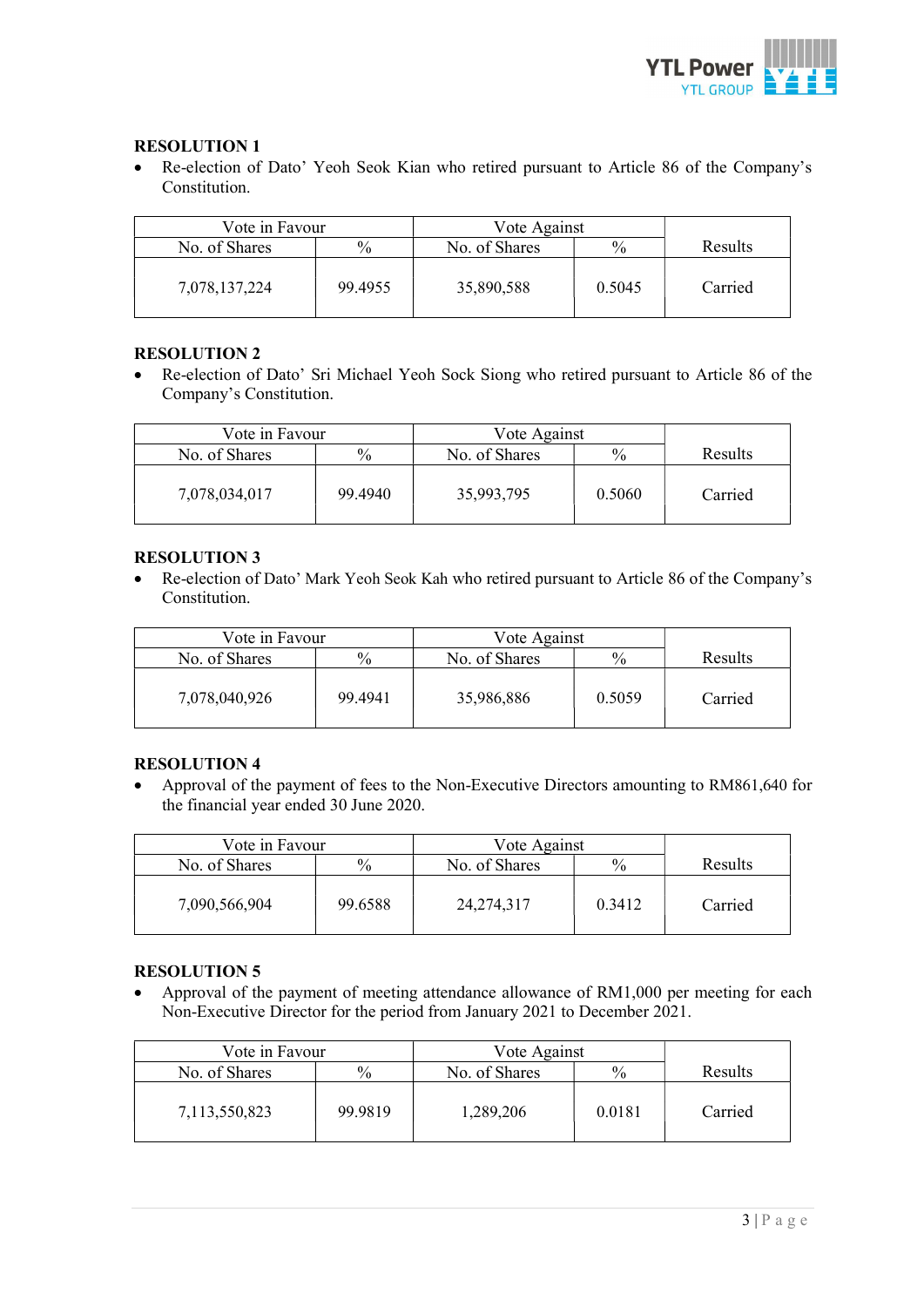

# RESOLUTION 6

 Re-appointment of PricewaterhouseCoopers PLT as Auditors of the Company and authorisation for the Directors to fix their remuneration.

| Vote in Favour |         | Vote Against  |               |         |
|----------------|---------|---------------|---------------|---------|
| No. of Shares  | $\%$    | No. of Shares | $\frac{0}{0}$ | Results |
| 7,074,329,132  | 99.4419 | 39,702,860    | 0.5581        | Carried |

# RESOLUTION 7

 Authorisation for the Directors to allot shares pursuant to Sections 75 and 76 of the Companies Act, 2016.

| Vote in Favour |               | Vote Against  |               |                |
|----------------|---------------|---------------|---------------|----------------|
| No. of Shares  | $\frac{0}{0}$ | No. of Shares | $\frac{0}{0}$ | <b>Results</b> |
| 6,491,011,698  | 91.2322       | 623,810,915   | 8.7678        | Carried        |

# RESOLUTION 8

• Renewal of Share Buy-Back Authority.

| Vote in Favour |         | Vote Against  |               |                |
|----------------|---------|---------------|---------------|----------------|
| No. of Shares  | $\%$    | No. of Shares | $\frac{0}{0}$ | <b>Results</b> |
| 7,113,611,883  | 99.9826 | 1,234,601     | 0.0174        | Carried        |

# RESOLUTION 9

 Renewal of Shareholder Mandate for Recurrent Related Party Transactions of a Revenue or Trading Nature.

| Vote in Favour |         | Vote Against  |               |                |
|----------------|---------|---------------|---------------|----------------|
| No. of Shares  | $\%$    | No. of Shares | $\frac{0}{0}$ | <b>Results</b> |
| 1,530,847,468  | 99.9227 | 1,184,840     | 0.0773        | Carried        |

# NOTE OF APPRECIATION TO TAN SRI DATUK DR. ARIS BIN OSMAN @ OTHMAN

The Executive Chairman recorded the Board's deepest gratitude to Tan Sri Datuk Dr. Aris bin Osman @ Othman, who retired at the close of the AGM, for his invaluable contribution, commitment and support to the YTL Power group during his tenure of service with the Company and wished him the very best on his retirement.

# CLOSE OF MEETING

As there was no further business to be transacted, the Executive Chairman thanked all participants for their attendance and support.

The AGM was declared closed at 12.23 p.m.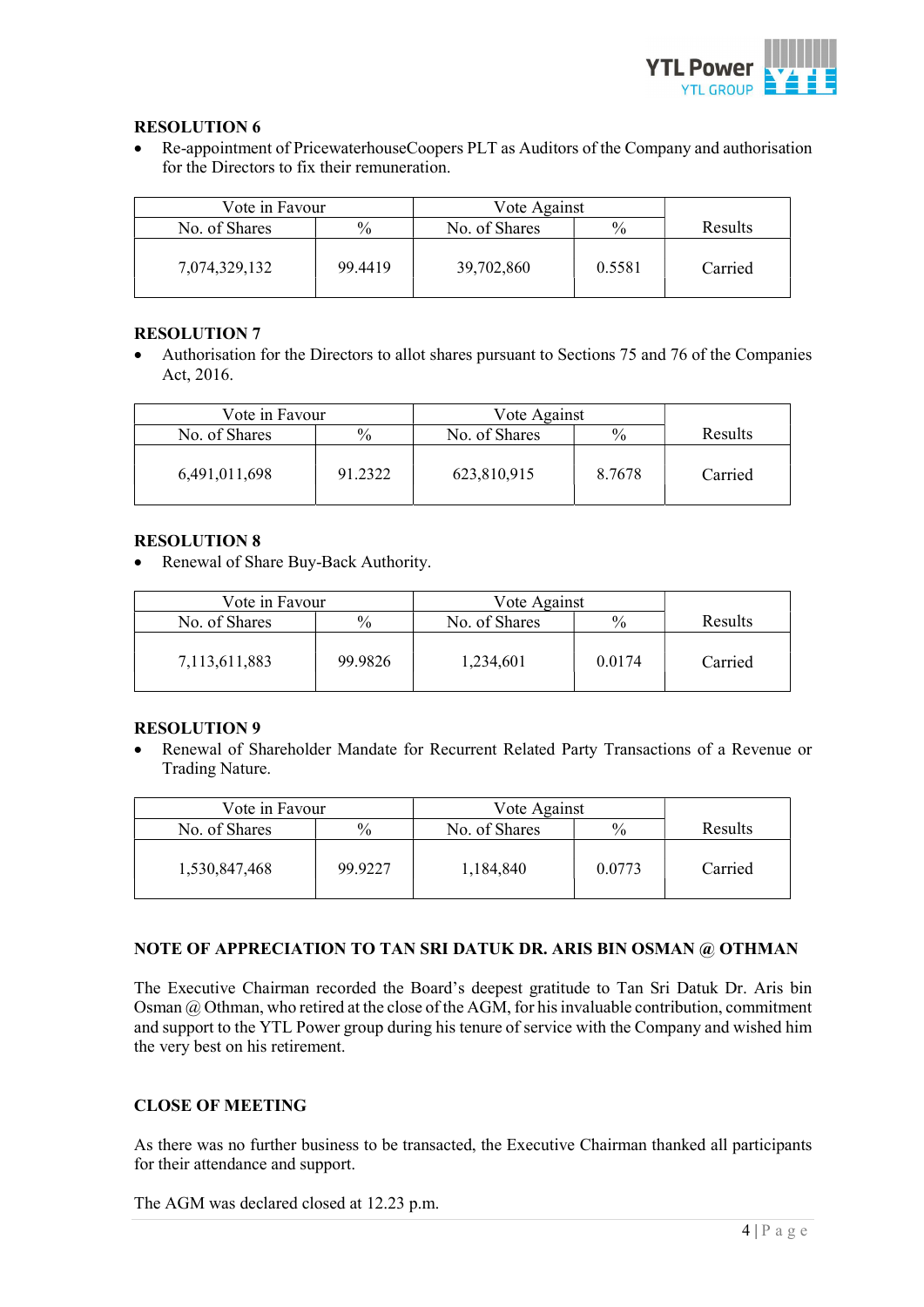# YTL POWER INTERNATIONAL BERHAD

# PRE-SUBMITTED QUESTIONS AND ANSWERS

# Part I

#### FROM MINORITY SHAREHOLDERS WATCHDOG GROUP (MSWG) Letter dated 24 November 2020

| No. | Question                                                                                                                                                                                                       | <b>Answer</b>                                                                                                                                                                                                                                                                                                                 |
|-----|----------------------------------------------------------------------------------------------------------------------------------------------------------------------------------------------------------------|-------------------------------------------------------------------------------------------------------------------------------------------------------------------------------------------------------------------------------------------------------------------------------------------------------------------------------|
|     | <b>Operational &amp; Financial Matters</b>                                                                                                                                                                     |                                                                                                                                                                                                                                                                                                                               |
|     |                                                                                                                                                                                                                |                                                                                                                                                                                                                                                                                                                               |
|     | YTL Power's net profit attributable to company's owners fell to all-time<br>low of RM67.64 million in FY20, as compared to RM1.36 billion back in<br>FY11 being the highest ever net profit recorded.          | The loss in the telecommunications business is largely due to depreciation,<br>which amounted to RM266.0 million for FY2020. The segment is EBITDA<br>positive, registering EBITDA of RM47.6 million.                                                                                                                         |
|     | The net profit of RM67.64 million FY20 is 85.8% lower than RM476.75<br>million recorded in FY19, against a 9.3% decline in revenue to RM10.64<br>billion from RM11.73 billion in FY19.                         | We invested and built our network for scale from the outset, and our network is<br>pure-4G, which means we will not face the same issue as other telcos who will<br>have to sunset their legacy 3G infrastructure. Therefore, our YES network is<br>now ideally positioned to increase our subscribers and meet the country's |
|     | The poor performance was principally due to segmental losses recorded<br>in the Telecommunications Business and Multi Utilities Business.                                                                      | digital infrastructure needs.                                                                                                                                                                                                                                                                                                 |
|     | Telecommunications Business - YTL Power's telco business<br>(a)<br>(previously known as Mobile Broadband Network) was loss-making<br>in five out of the past six financial years (see Note A below for table). |                                                                                                                                                                                                                                                                                                                               |

Based on the Company's future strategies (as stated on page 31 of AR2020), when is the division expected to turnaround?

Appendix I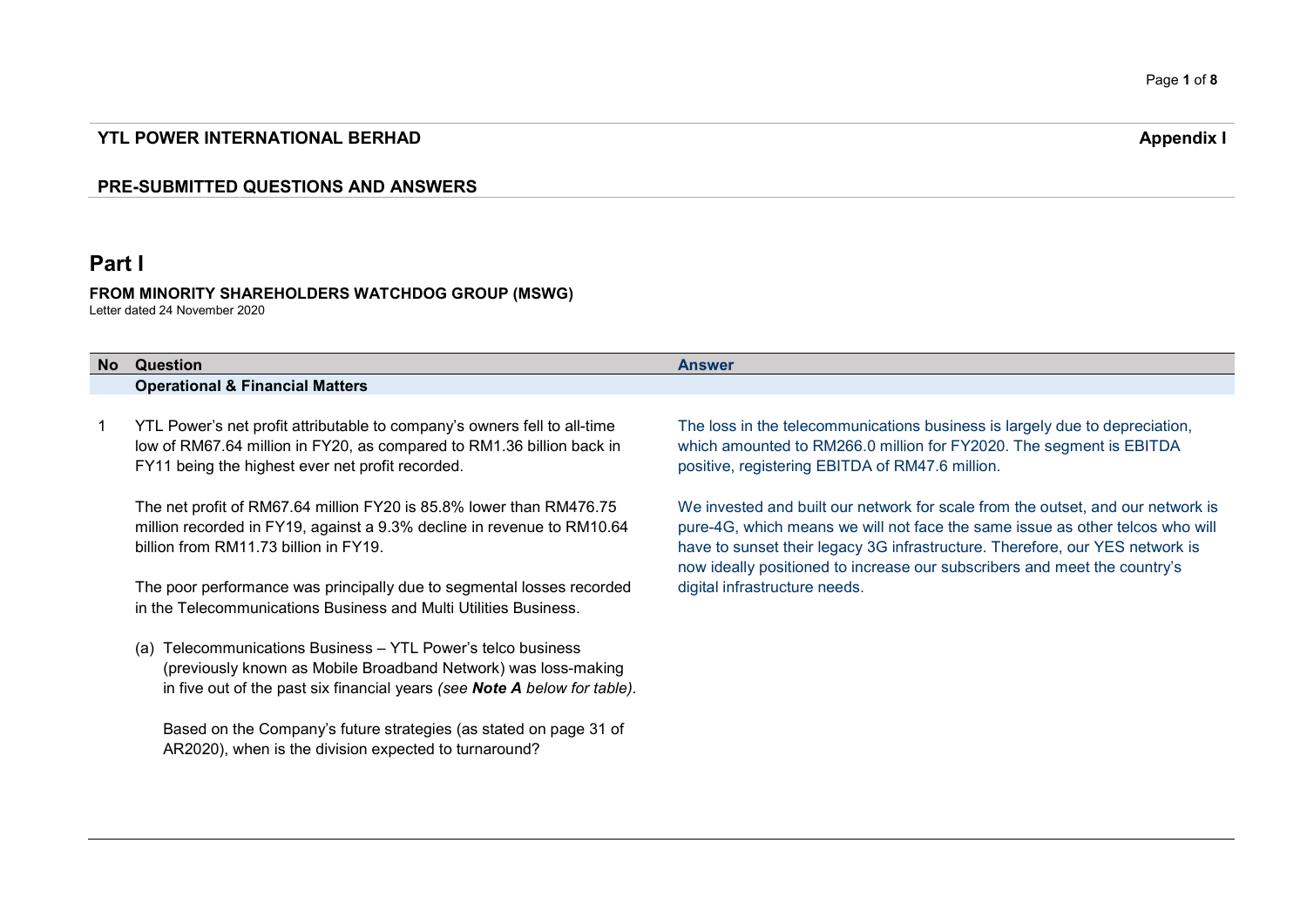| <b>No</b> | <b>Question</b>                                                                                                                                                                                                                                                                                                                                                                                                                                           | <b>Answer</b>                                                                                                                                                                                                                                                                                                                                     |
|-----------|-----------------------------------------------------------------------------------------------------------------------------------------------------------------------------------------------------------------------------------------------------------------------------------------------------------------------------------------------------------------------------------------------------------------------------------------------------------|---------------------------------------------------------------------------------------------------------------------------------------------------------------------------------------------------------------------------------------------------------------------------------------------------------------------------------------------------|
|           | (b) Multi Utilities Business - Segmental loss of the Multi Utilities<br>Business (Merchant) narrowed 28.8% y-o-y to -RM172.4 million from<br>-RM242.1 million in FY19. Segmental revenue was lower at RM5.77<br>billion vs RM6.27 billion in FY19.<br>Considering YTL Power's proposed acquisition of Tuaspring Pte Ltd<br>and the continuous oversupply of power generation capacity in<br>Singapore, how long will it take to turn around the Division? | As shown in our first quarter results for FY2021 released last week, our<br>merchant multi-utilities business has already returned to profitability.<br>The acquisition of Tuaspring will also bolster performance and the plant will be<br>integrated into existing businesses and contribute positively to the future<br>earnings of the Group. |
| 2         | In FY20, YTL Power's overseas operations accounted for approximately<br>89.6% of the Group's revenue (FY19: 85.6%). Meanwhile, the revenue<br>contribution of Malaysian operation was lower at 10.4% (FY19: 14.4%).                                                                                                                                                                                                                                       | The contribution from our operations in Malaysia is not expected to vary<br>significantly going forward. In addition to Paka, our telecoms business also<br>makes up part of this geographic segment.                                                                                                                                             |
|           | In Malaysia, YTL Power has just one short-term PPA left for the 808<br>a)<br>MW Paka Power Station in Terengganu (which the PPA will expire<br>on 30 June 2021).<br>Coupled with the declining financial contribution of Malaysian                                                                                                                                                                                                                        | It is important to note that our operations in the UK and Singapore are so large<br>that they dwarf other businesses. Nevertheless, we are continuously on the<br>look-out for new projects in Malaysia. Although we have extensive international<br>businesses, we are domiciled in Malaysia and listed on the Exchange here.                    |
|           | operation to YTL Power, how significant will the Malaysian operation<br>be to the Group moving forwards?                                                                                                                                                                                                                                                                                                                                                  | We do not see this as a concern because our overseas businesses enable us<br>to repatriate foreign earnings back to Malaysia and pay dividends to our<br>shareholders, which also benefits the country.                                                                                                                                           |
|           | The power purchase agreement (PPA) for Paka Power Station in<br>b)<br>Terengganu will expire on 30 June 2021. With the abolishment of<br>PPA under the 10-year Malaysia Electricity Supply Industry 2.0<br>(MESI 2.0) Masterplan, what will happen on Paka Power Station?                                                                                                                                                                                 | On completion of the PPA, the plant will be demobilised.                                                                                                                                                                                                                                                                                          |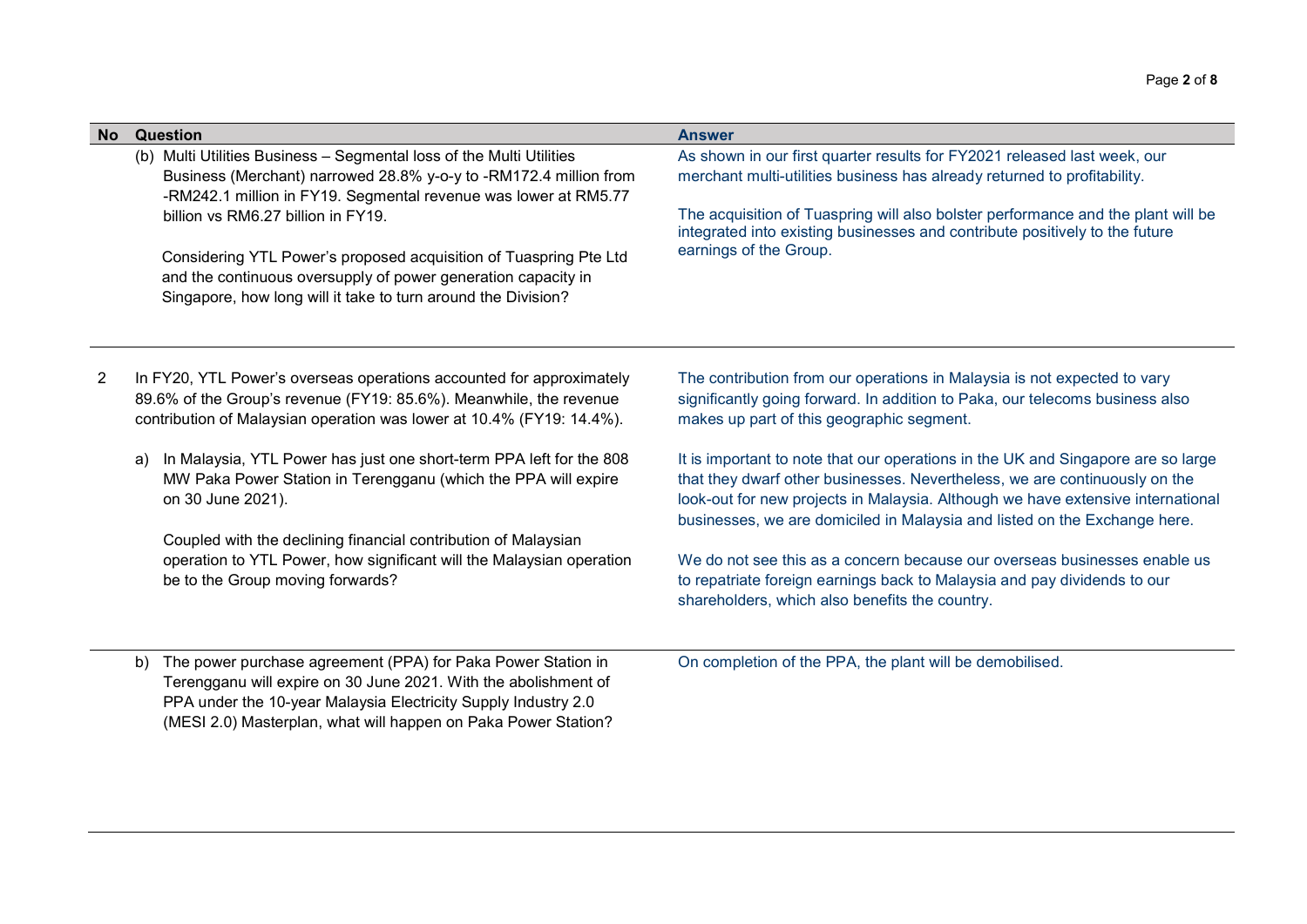| <b>No</b><br>Question<br><b>Answer</b> |  |  |
|----------------------------------------|--|--|
|                                        |  |  |

- 3 In March 2020, YTL Power proposed to acquire the power plant and associated assets of Tuaspring Pte Ltd in Singapore for SGD331.45 million. The power plant and the associated assets will be integrated into YTL PowerSeraya's existing multi-utilities business in Singapore.
	- a) The acquisition was expected to be completed by the end of the second quarter of 2020 calendar year (YTL Power's announcement dated 12 March 2020). What are the reasons for the delay in completing the acquisition?
	- b) How does the acquisition of Tuaspring power plant and the associated assets partially redress the oversupply of generation capacity in Singapore?
- 4 Attarat Power Company (APCO) a 45% associate of YTL Power has invoked the force majeure provisions under the PPA with the National Electric Power Company (NEPCO) of Jordan (page 20 of AR2020). APCO is developing a 554MW oil shale-fired plant in Jordan.

What is the operational impact to YTL Power due to the force majeure provision invoked by APCO?

The delay is mostly due to the restrictions imposed due to the pandemic, which were not foreseeable when the terms of the acquisition were agreed, and both Malaysia and Singapore subsequently experienced lock-downs.

As mentioned in the announcement, the acquisition is subject to regulatory approvals and completion of financing arrangements. We received approval from the Electricity Market Authority of Singapore in May 2020 and are still awaiting the approval of the PUB (Public Utilities Board). We are also working on the financing, which is progressing on track.

The acquisition of Tuaspring, which is the newest combined cycle power plant in Singapore, will be integrated into our existing businesses, allowing the Group to optimise the generation units sold of its fleet of combined cycle power plants.

The impacts on YTL Power are mitigated by invoking the force majeure provisions as this enables all parties to fall back on the agreements and adjust the timelines so that we do not incur penalties for unavoidable delays caused by the pandemic.

For the time being, Jordan's border is partly open but there are still limits in terms of international arrivals and quarantine procedures on arrival. There are also internal movement controls in place, so once the restrictions are lifted, all parties will be able to work together to move forward and complete the project.

We expect commercial operations will commence during the first half of 2021, and that we will remain within the original project costs.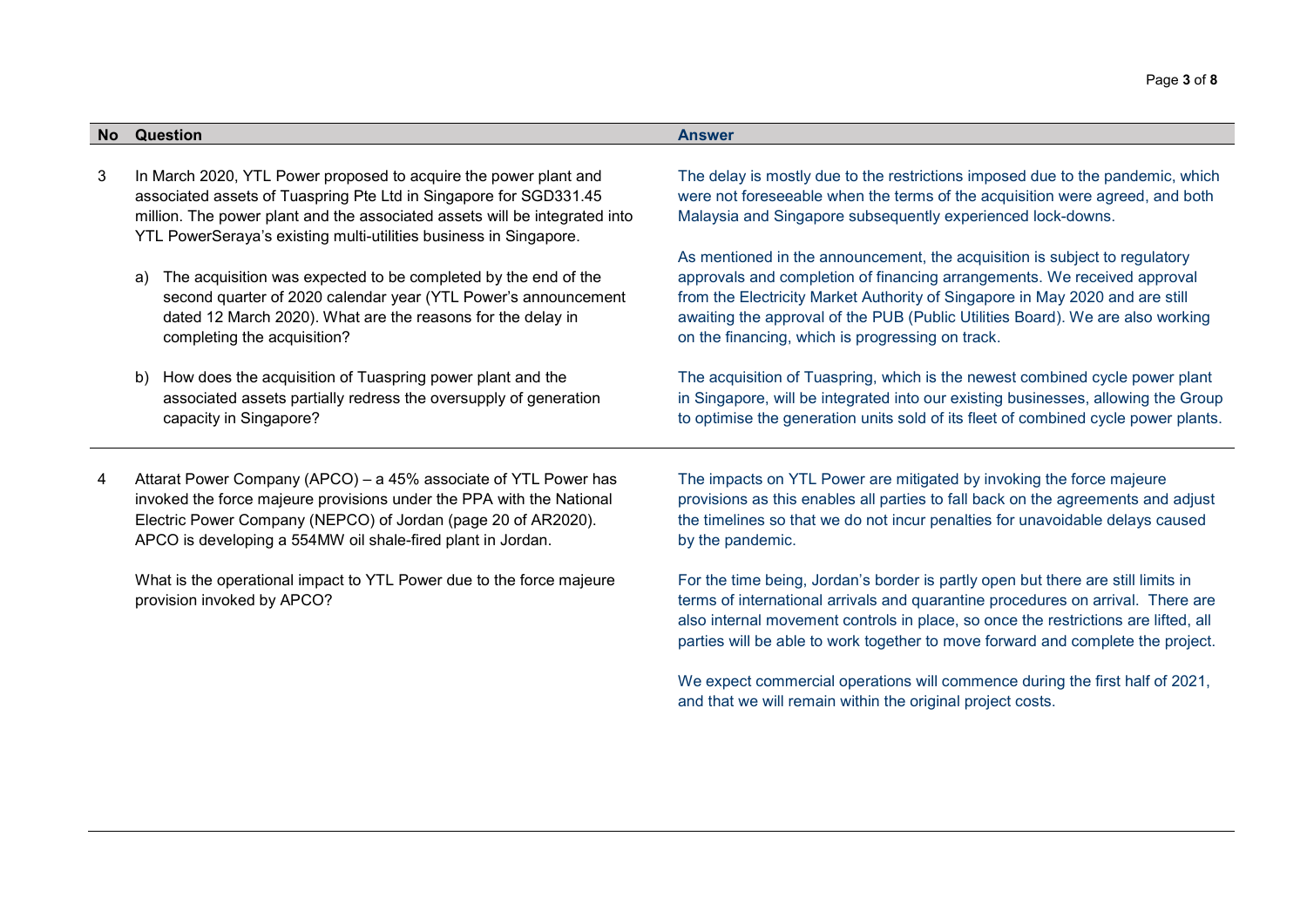| No. | Question                                                                                                                                                                                                                                          | <b>Answer</b>                                                                                                          |  |
|-----|---------------------------------------------------------------------------------------------------------------------------------------------------------------------------------------------------------------------------------------------------|------------------------------------------------------------------------------------------------------------------------|--|
| 5   | YTL Power has an 80% equity interest in PT Tanjung Jati Power<br>Company, an independent power producer which is undertaking the<br>development of Tanjung Jati A, a 2x660 megawatt coal-fired power<br>project in Java, Indonesia.               | Financial close is the next step after receiving the BVGL and your Company is<br>working on various financing options. |  |
|     | The PPA between PT Tanjung Jati Power and (Indonesia' state-<br>a)<br>owned electric utility company) for Tanjung Jati A was entered in<br>December 2015.                                                                                         |                                                                                                                        |  |
|     | PT Tanjung Jati Power has been developing the project and trying to<br>reach financial close. When does YTL Power expect to achieve<br>financial close for the power plant so that the project can proceed to<br>the next step of implementation? |                                                                                                                        |  |
|     | PT Tanjung Jati Power received a Business Viability Guarantee<br>b)<br>Letter from Indonesia's Ministry of Finance in February 2020. What<br>are the next steps for project implementation?                                                       |                                                                                                                        |  |

#### Corporate Governance Matters

1 Tan Sri Datuk Dr. Aris bin Osman @ Othman, an independent nonexecutive director (INED) of YTL Power will retire at the end of the 24th AGM to be held on 1 December 2020. With his expected retirement, the composition of independent directors in the Board will decline to 27.27% (three INEDs out of 11 directors), from 33.33% previously (four INEDs out of 12 directors).

What is YTL Power's succession plan to comply with the Bursa Securities Listing Requirements, which requires one-third of a Board to comprise of independent directors?

Our Nominating Committee is in the process of identifying suitable candidates and we will ensure that the Board composition complies with the requirement for one-third of the Board to be independent within 3 months, as required under the Bursa Malaysia Listing Requirements.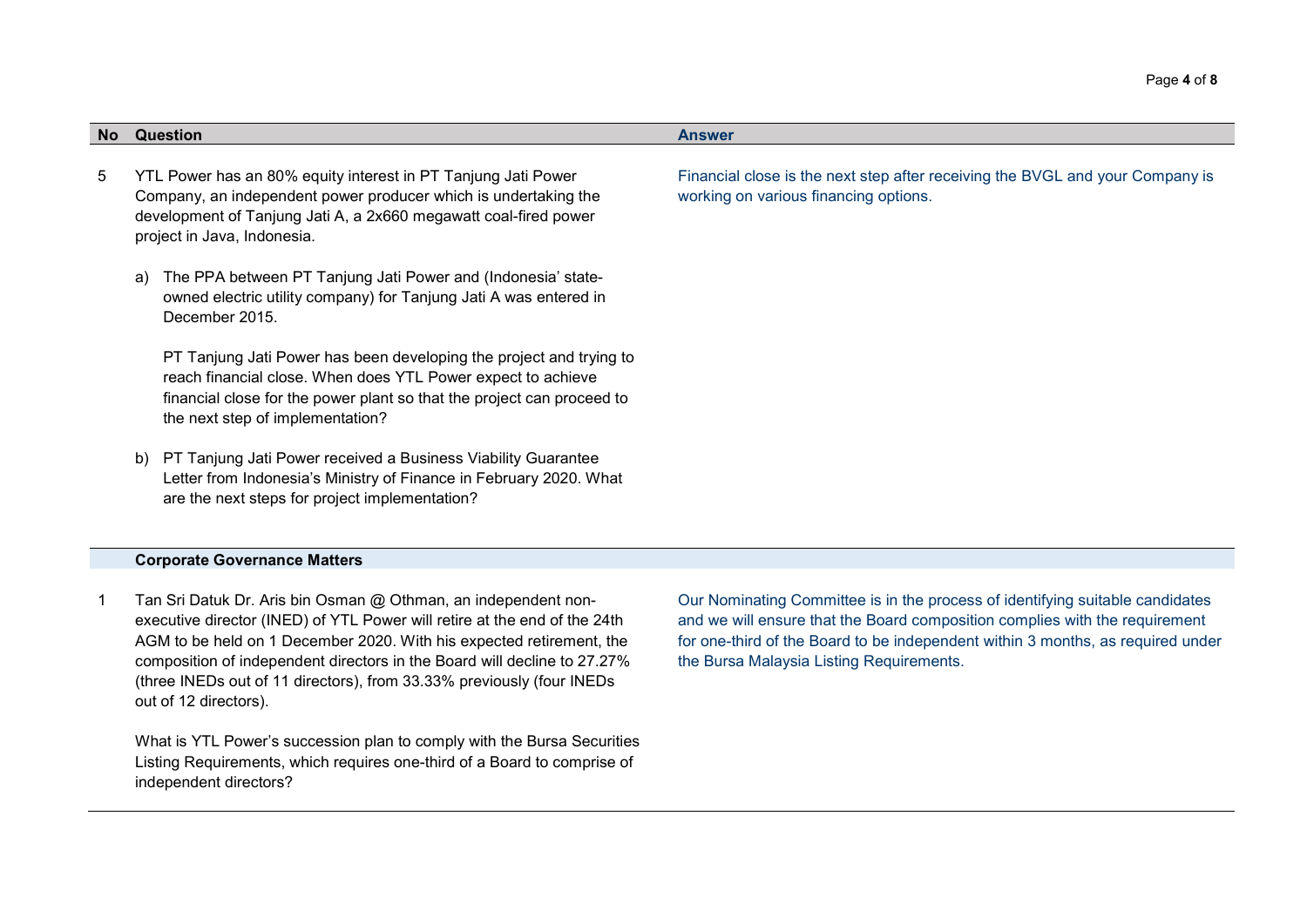# Part II

# FROM MEMBERS/CORPORATE REPRESENTATIVES/PROXIES

Updated:30 November 2020

| <b>No</b>    | Question                                                                                                                                                                                                                                             | <b>Answer</b>                                                                                                                                                                                                                                                                                                                                                                                                                                                                                                                                                                                                                                                                                                                                        |  |  |
|--------------|------------------------------------------------------------------------------------------------------------------------------------------------------------------------------------------------------------------------------------------------------|------------------------------------------------------------------------------------------------------------------------------------------------------------------------------------------------------------------------------------------------------------------------------------------------------------------------------------------------------------------------------------------------------------------------------------------------------------------------------------------------------------------------------------------------------------------------------------------------------------------------------------------------------------------------------------------------------------------------------------------------------|--|--|
| $\mathsf{A}$ | How is the company addressing the uncertainties and challenges of the<br>current business environment?                                                                                                                                               | Looking ahead, we expect the Group to continue to perform well.<br>In Singapore, we embarked on the acquisition of the Tuaspring plant which,<br>upon completion, will enable us to consolidate our capacity and alleviate some<br>of the oversupply issues currently facing the Singapore power generation<br>market.<br>In Malaysia, our all-4G YES network is already in place and future-proofed, so<br>we do not face the same issues as other telcos in having to sunset legacy 3G<br>infrastructure.<br>Wessex Water in the UK is expected to continue to deliver outperformance of<br>its regulatory targets. Wessex Water is a prime asset because it has a<br>regulated asset base that increases over time, compareD to other assets that |  |  |
|              |                                                                                                                                                                                                                                                      | lose value over time. In addition, the business also flows up dividends, so there<br>is a two-fold value creation from these types of regulated assets.<br>Our projects under development include Tanjung Jati A in Indonesia and<br>APCO, as discussed earlier.<br>Going forward, we remain committed to the prudent financial management and<br>investment strategies that have formed the foundation of your Group, driven the<br>growth of the businesses and enhanced our resilience and ability to weather<br>even the most challenging global events.                                                                                                                                                                                         |  |  |
| B            | On behalf of all participants in this virtual AGM, I appeal the Board to<br>consider as a token of appreciation, rewarding us with other alternative<br>way like eVouchers or Touch & Go Reload Pin numbers which can be<br>purchased & email to us. | We will consider this request.                                                                                                                                                                                                                                                                                                                                                                                                                                                                                                                                                                                                                                                                                                                       |  |  |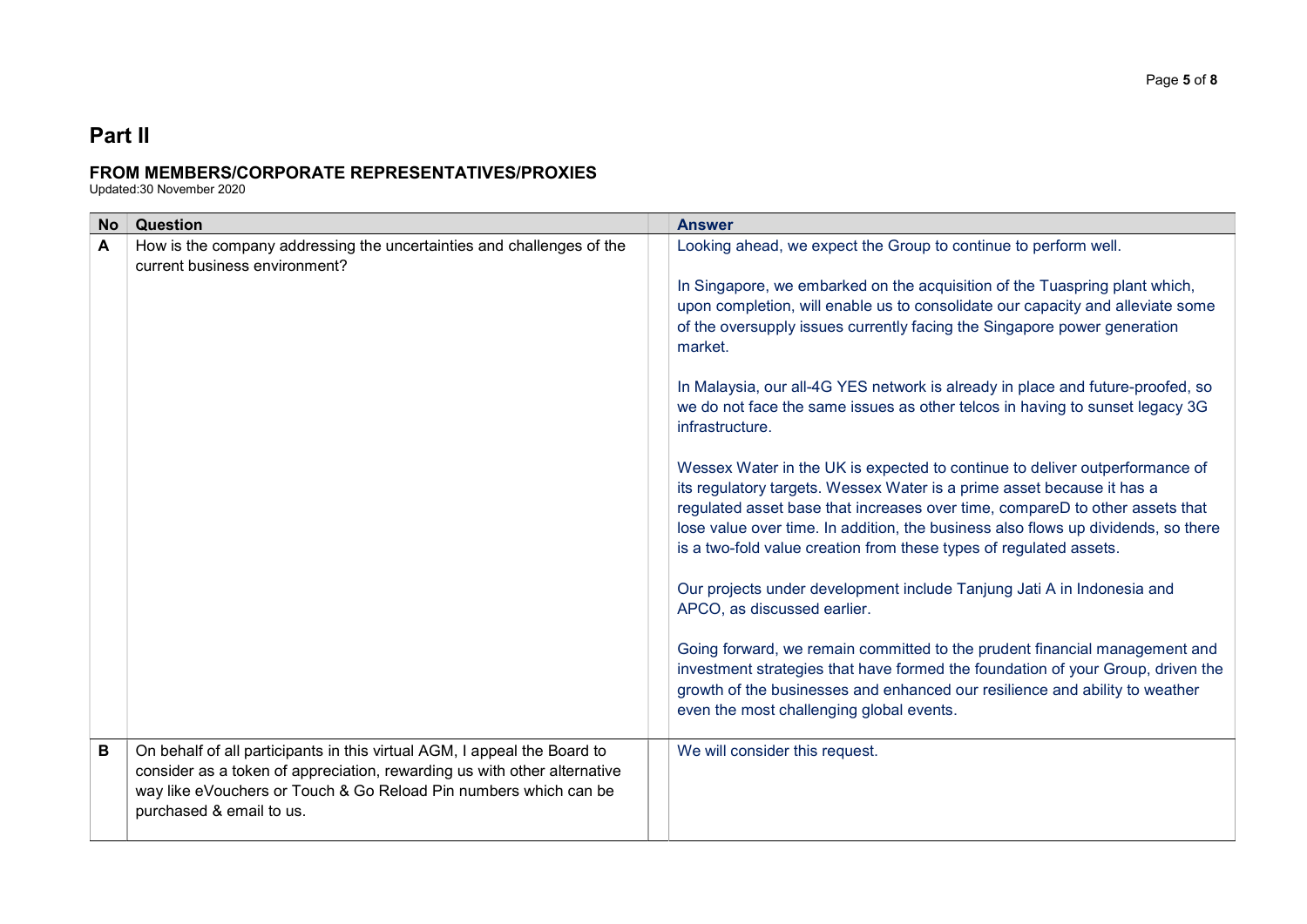| <b>No</b>    | Question<br><b>Answer</b>                                                                                                                                                                                                        |                                                                                                                                                                                                                                                                                                                                                                                                                  |  |  |  |
|--------------|----------------------------------------------------------------------------------------------------------------------------------------------------------------------------------------------------------------------------------|------------------------------------------------------------------------------------------------------------------------------------------------------------------------------------------------------------------------------------------------------------------------------------------------------------------------------------------------------------------------------------------------------------------|--|--|--|
| $\mathbf{C}$ | How much does our Company spend to hold this virtual AGM plus<br>remote participation & voting (RPV)?                                                                                                                            | The cost is approximately RM23,000 to hold this virtual meeting.                                                                                                                                                                                                                                                                                                                                                 |  |  |  |
| D            | Has the company considered diversifying into business like Tea, coffee,<br>milk, bread, cakes, biscuit, healthcare, gloves, masks, technology?                                                                                   | We would not diversify away from our core competency, which is the global<br>utilities market.<br>This is the focus that has built up the strength of this Group, so that starting with<br>being Malaysia's first IPP, we were able to make our first international<br>investment in ElectraNet in Australia, followed by Wessex Water and YTL<br>PowerSeraya, and we will continue to build on this foundation. |  |  |  |
| E            | What is the progress on the discussion with the government regarding<br>the telecommunication tower which was built for the 1 Bestari project?                                                                                   | We are in the process of finalising the long-term leases for the towers with the<br>Government.                                                                                                                                                                                                                                                                                                                  |  |  |  |
| F            | How does the company intend to lower its borrowing cost? The<br>performance for the past 3 financial years has been less impressive.<br>Share price is on the declining trend. Kindly elaborate company future<br>business plan. | Currently, our borrowing costs are very competitive as we utilise a mix of<br>strategies best suited to our financing needs.<br>For example, in the UK, Wessex Water is financed via long-term bonds of up to<br>50 years that bear low interest rates and are indexed to inflation, so they are a<br>very efficient form of financing.                                                                          |  |  |  |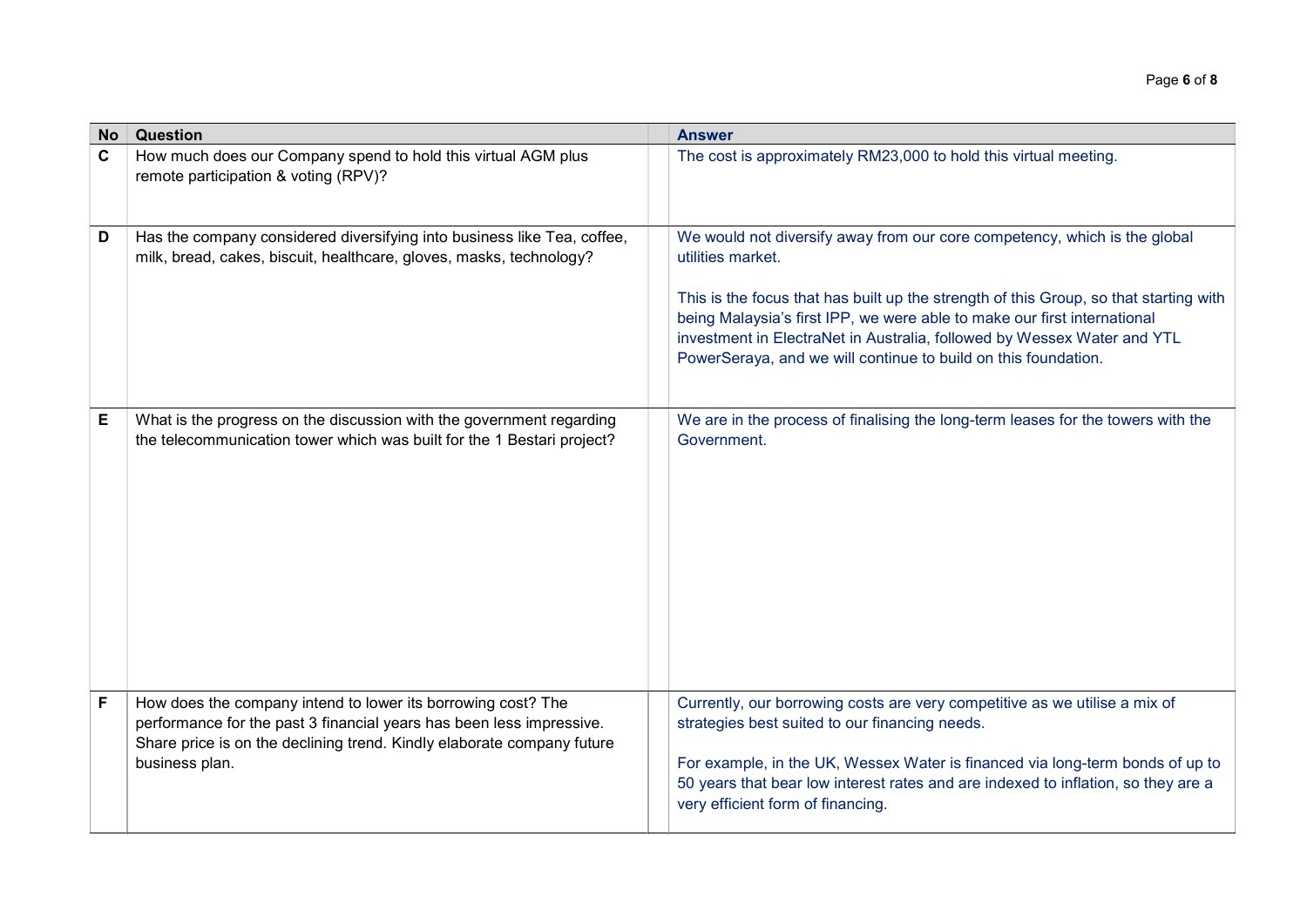| <b>No</b> | <b>Question</b>                                                                                                                                                                                                                         | <b>Answer</b>                                                                                                                                                                                                                                                                                                                                                                                                                                                                                                                                                                                                                                                |
|-----------|-----------------------------------------------------------------------------------------------------------------------------------------------------------------------------------------------------------------------------------------|--------------------------------------------------------------------------------------------------------------------------------------------------------------------------------------------------------------------------------------------------------------------------------------------------------------------------------------------------------------------------------------------------------------------------------------------------------------------------------------------------------------------------------------------------------------------------------------------------------------------------------------------------------------|
|           |                                                                                                                                                                                                                                         | YTLPI's rating in Malaysia is AA1 from RAM, but our bonds tend to price lower<br>than other AA1 papers, and we usually achieve pricing between a AA1 and<br>triple-A rating.<br>We understand the concern about the share price, although it has not tracked<br>too far away from the KLCI trend, so much of this is also driven by overall<br>market sentiment, which is not within our control.<br>We have also always emphasised the long-term nature of our business and,<br>over time, we do expect recovery as we have shared earlier in the plans and<br>prospects for the period ahead.                                                              |
| G         | In late October an announcement in Singapore CNA TV stated that the<br>government had a fund of S\$23m for 3 power companies, including YTL<br>Power to reduce carbon emission from generation plants. Can we have<br>more information? | These grants are intended to co-fund up to 50%t of energy efficiency projects<br>by the gencos. The grants awarded correspond to the carbon abatement<br>achieved through the projects, capped at 50% of the project's costs.<br>So the fund of SGD23 million Singapore Dollars is intended to fund up to<br>SGD46 million of capex by the gencos.<br>The EMA awarded a grant to YTL PowerSeraya for the installation of a Variable<br>Speed Drive that will better regulate the pump speed in our Cogen units. This<br>will reduce energy wastage and reduce wear and tear. The total capex is SGD4<br>million, so YTL PowerSeraya's grant is SGD2 million. |
| H         | YTL Power Singapore has successfully embarked on a solar project. Are<br>there plans to have more such projects in Singapore and Malaysia?                                                                                              | There are plans to embark on more of such projects in Singapore, as long as<br>the projects are financially viable (for example, partnering with commercial and<br>industrial customers to install solar panels on their rooftops with bundled<br>electricity offerings). We have also been on the look-out for similarly viable<br>projects in Malaysia.                                                                                                                                                                                                                                                                                                    |